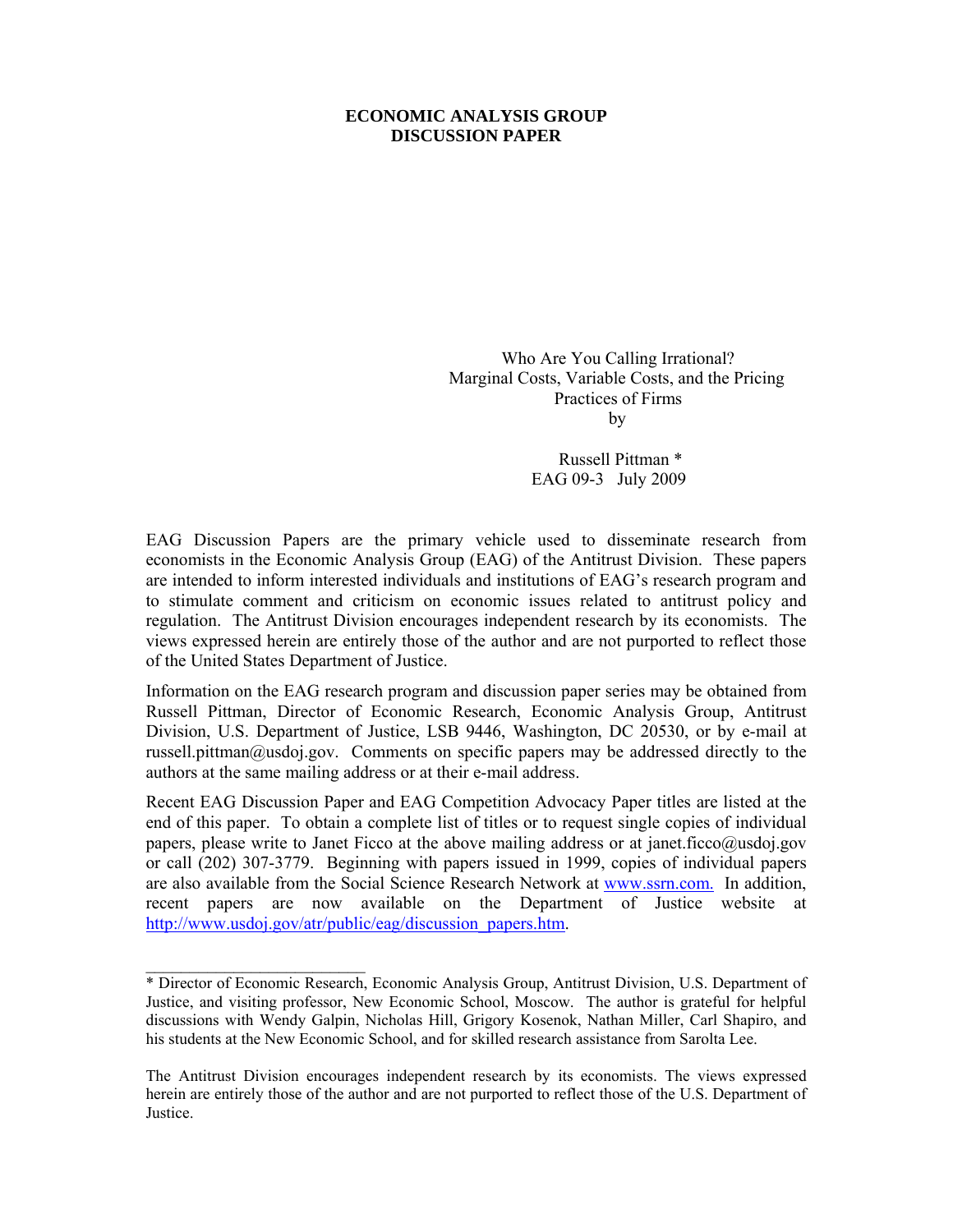#### **Abstract**

Economists sometimes decry the persistence with which firms set prices above marginal cost and thus, according to the economists, fail to maximize profits. But it is the economists who have it wrong – first, because variable accounting costs are not always a good proxy for marginal economic costs, but more importantly because in an industry with U-shaped cost curves, a firm at a long-run sustainable equilibrium faces increasing marginal costs – *i.e.*, a rising shadow price on some constrained input – *i.e.*, in general, a cost of capital. A corollary is that in such an industry the equilibrium mark-up over variable cost varies directly with capital intensity.

JEL classifications: B21, D24, D43, K21, L11, L40

Keywords: market power, price, mark-up, marginal cost, variable cost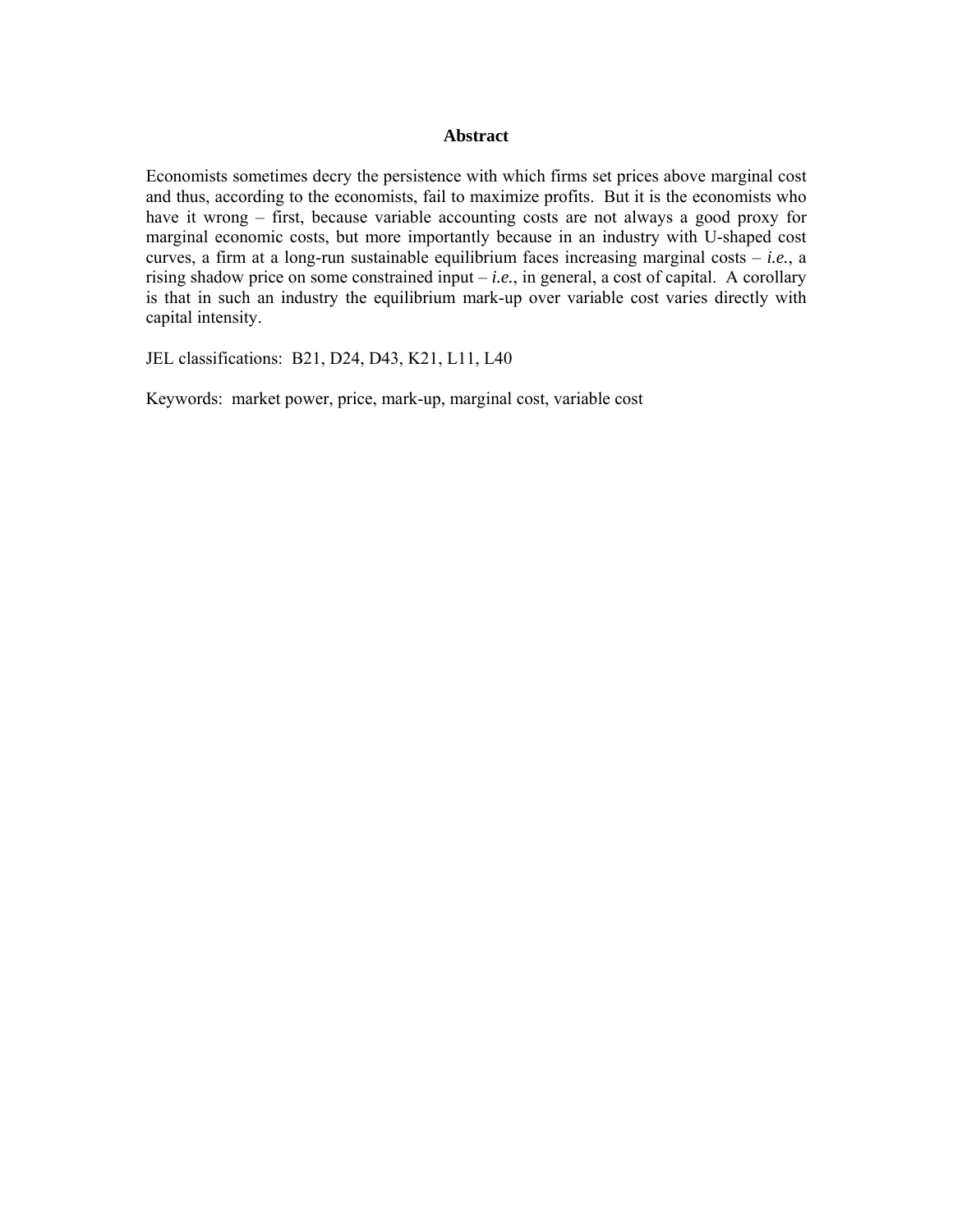In their classic and often cited paper, Hall and Hitch (1939) – writing on behalf of a "group of economists in Oxford … studying problems connected with the trade cycle" – reported survey results that "cast[] doubt on the general applicability of the conventional analysis of price and output policy in terms of marginal cost and marginal revenue", suggesting rather a common reliance by businesses on "the 'full cost' principle" of price setting.

[T]he procedure can be not unfairly generalized as follows: prime (or "direct") cost per unit is taken as the base, a percentage addition is made to cover overheads …, and a further conventional addition … is made for profit. (p. 19)

Subsequent survey results over the years have been in general agreement with this finding (Govindarajan and Anthony, 1983; Shim and Sudit, 1995; Greenslade and Parker, 2008), and a number of marketing textbooks present this "mark up pricing" strategy as at least a default model to be followed (Lilien, et al., 1992; Thompson and Strickland, 1999; Czinkota and Kotabe,  $2001$ ).<sup>1</sup>

 The economics profession has remained mostly unpersuaded. A recent paper by Al-Najjar, Baliga, and Besanko (2008, hereinafter ABB) continues the long tradition of economists examining the pricing practices of firms and finding them wanting. ABB note that economic theory "offers the unambiguous prescription that only marginal cost is relevant for profit-maximizing pricing decisions" and contrast this with the findings of survey researchers such as Hall and Hitch and with statements in textbooks of managerial and cost accounting that "overwhelmingly, companies around the globe use full costs rather than variable costs" to set prices – i.e. they mistakenly "treat fixed and sunk costs as relevant for pricing decisions."2

 Firmly in this tradition, ABB model the process by which "naïve" managers in their "confusion" allow "irrelevant" factors such as sunk costs to "distort" their pricing, and then consider how and under what circumstances the distorted prices may persist despite the presence of competition and attempted profit maximization.<sup>3</sup> They conclude that especially in oligopolistic industries with differentiated products, such distortions may persist and even thrive – in fact they may accidentally lead to higher prices that are closer to those that maximize profits in the presence of product differentiation than those that might be chosen otherwise.

 $<sup>1</sup>$  See also the interesting summary discussion in FTC (2002).</sup>

 $2^2$  The first and third quotations in this paragraph are the words of ABB, while the second is their quotation from a "leading textbook on managerial and cost accounting".

<sup>&</sup>lt;sup>3</sup> The quoted words are ABB's.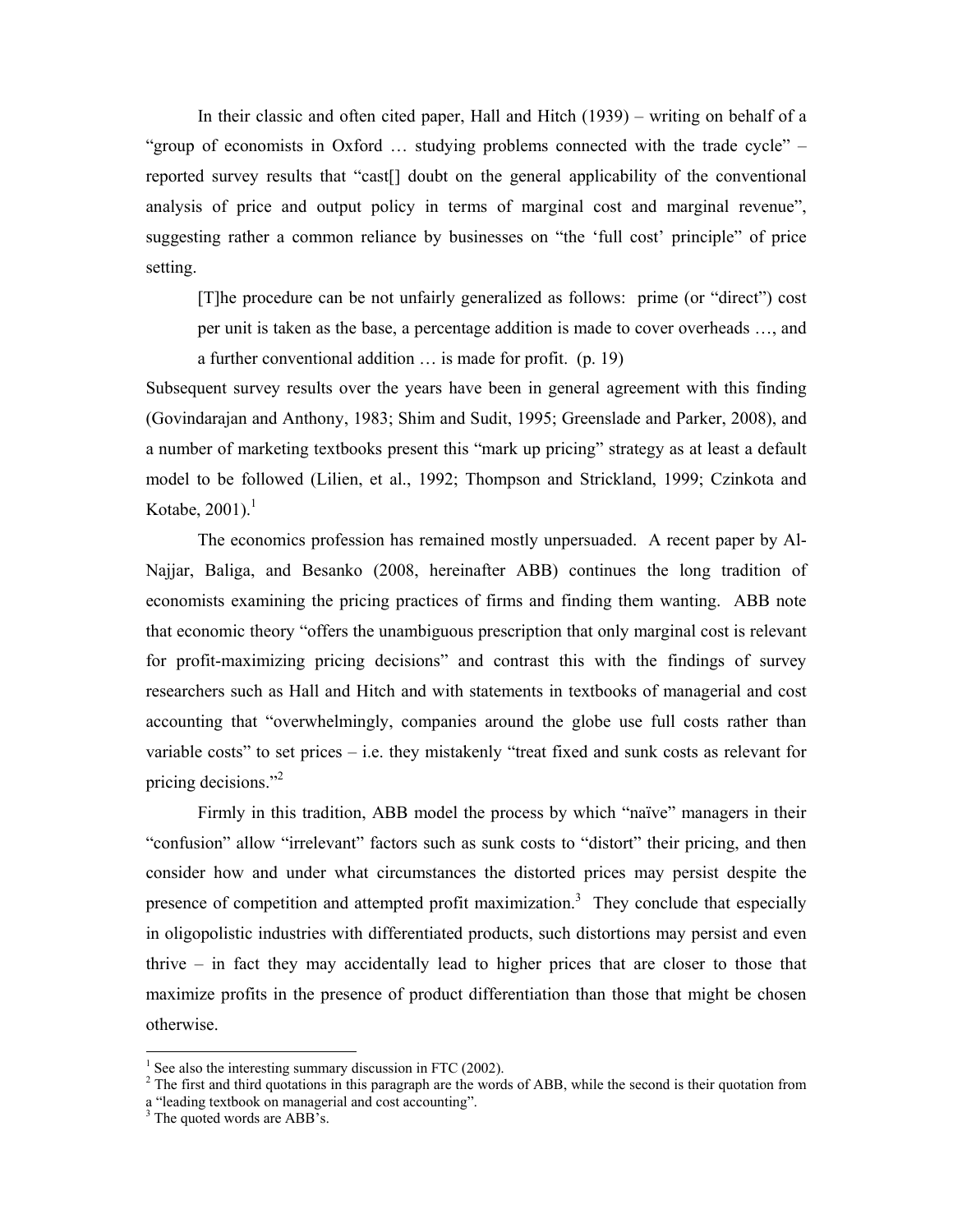I suggest that there are two problems with this line of reasoning. The first is empirical and practical. It is by now well established in the industrial economics literature that the average variable cost data published in a firm's (or industry's) income statements may be a poor proxy for the theoretical concept of marginal cost. Furthermore, what may not be as widely appreciated is that the imperfections of the proxy are systematically related to industry cost structure. Thus the point may be relevant not only for this literature but more broadly, including to the occasional industrial economics or antitrust paper that infers market power from price-cost margins calculated from firm or industry income statements.

 The second problem is more fundamental. It is difficult to understand how a firm that sets its prices at true marginal cost is able to survive as a going concern unless that true marginal cost includes the marginal cost of capital. In any kind of long run steady state, a firm's revenues must repay not only its operating costs but also its invested capital. A rational firm may certainly set prices that do not include a return to capital in a nonequilibrium situation – for example, at a time of excess capacity – but to do so in long run equilibrium is a recipe for decline and  $ext{ exit.}^4$ 

 Consider some of the history of the discussion. In the 1960s and 70s, a fierce debate raged between the Chicago-style and Harvard-style practitioners of industrial economics as to whether in a particular market a high observed price-cost margin resulted from the superior sales performance of firms with the lowest costs, as the former argued, or suggested the ability of markets dominated by only a few firms to raise prices, as the latter contended.<sup>5</sup> (It was never clear why both could not be true.<sup>6</sup>) One outcome of the debate was an improved understanding of the very imperfect correspondence between measures of costs and returns as dictated by accounting principles and published in income statements, and as conceptualized by economists. Fisher (1987) and Fisher and McGowan (1983), in particular, noted that important items such as advertising, research and development, rents, and indeed investment itself tended to be treated differently by accountants than might be assumed or wished by economists using the accounts.

 A further outcome of the debate was then the vast and continuously expanding literature of the new empirical industrial organization (NEIO), which, as described by Bresnahan (1989), uses various models of firm demand, supply, and behavior to infer true

<sup>&</sup>lt;sup>4</sup> Another way of saying this is that short run and long run marginal cost may differ, and that in an out-ofequilibrium situation a rational firm may price at the former rather than at the latter. Of course this in turn raises the issue of how to define the short run versus the long run, a matter I do not consider here.

 $<sup>5</sup>$  See, for example, Brozen (1971) and Weiss (1974).</sup>

<sup>&</sup>lt;sup>6</sup> Or, as stated succinctly by Boone, et al. (2007), "Conditional on a firm's costs, a high PCM indicates market power. But, conditional on price, high PCM reflects efficiency."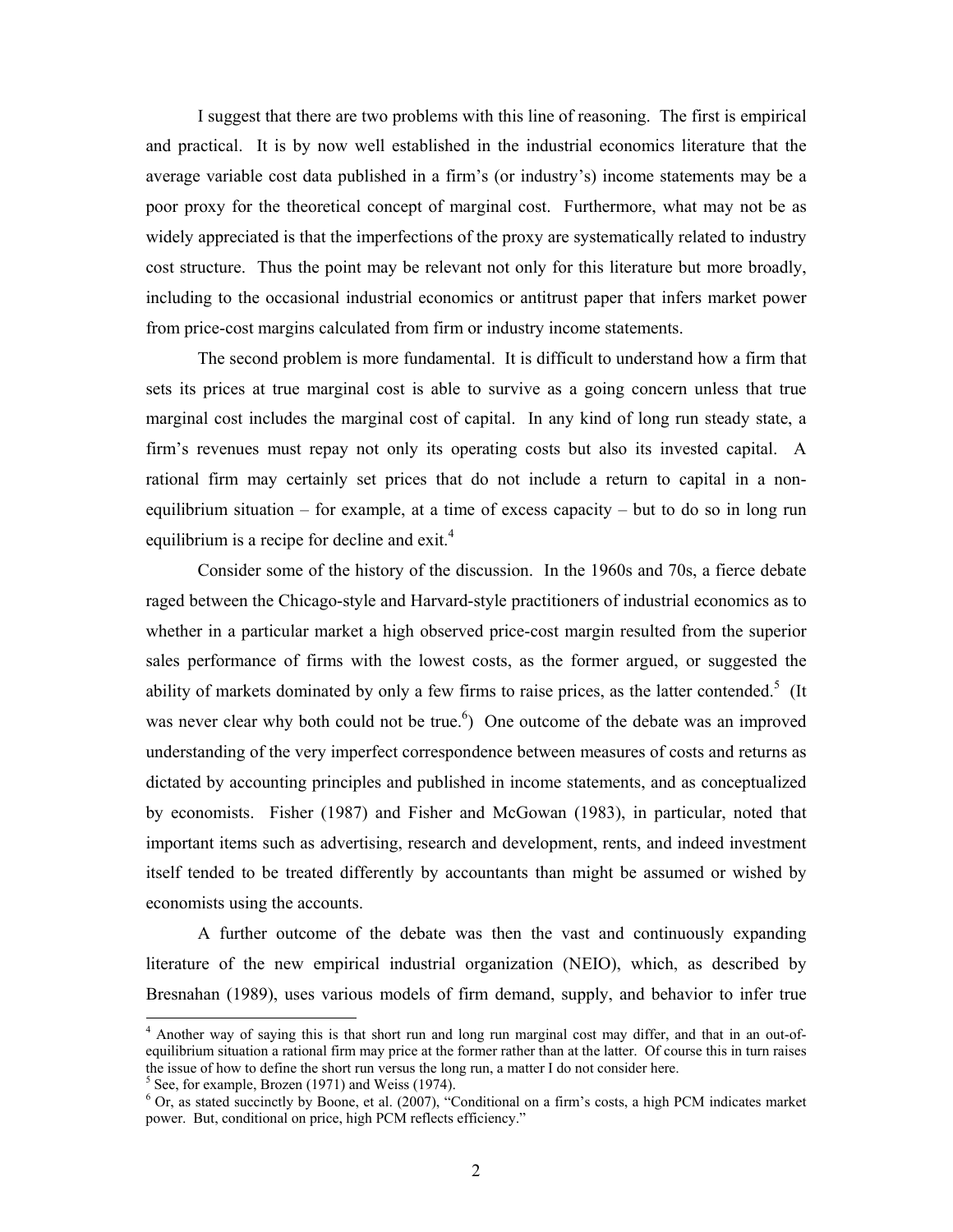marginal cost from firm behavior. Today it is a rare paper in industrial economics – McCloughan, et al. (2007) is an example – that uses price-cost margins calculated from firm or industry income statements as the bases for inferences concerning market power.

 It may be useful to examine in a bit more detail why the average variable cost measure taken from a firm's income statement may be not only a very inexact measure of true economic cost, as Fisher (1987) demonstrated, but also potentially a systematically poor approximation of marginal cost – and what are the more fundamental implications of this point. Consider the simplest introductory microeconomics cost analysis of Figure 1. Set TC  $=$  VC + FC, so that AC = AVC + FC/Q. At a long run, sustainable, competitive equilibrium with U-shaped cost curves like these, the profit-maximizing firm produces where  $MC = AC$ . Note from Figure 1 that a) this point is to the right of the point  $-i.e.,$  at a greater quantity than – where  $MC = AVC$ , and b) the vertical distance between the point where  $MC = AVC$  and the point where  $MC = AC -$  the degree to which AVC is a poor approximation for MC in long-run equilibrium – is greater, the greater is the difference between AC and  $AVC - i.e.,$ the greater is FC/Q, the capital intensity of the firm. Another way of saying this is that at the equilibrium point, the firm produces where  $MC = AVC + FC/Q$ .



 This is hardly a new idea. Consider the discussion in Carlton and Perloff (2005), where it is argued that using the average variable cost data from income statements as a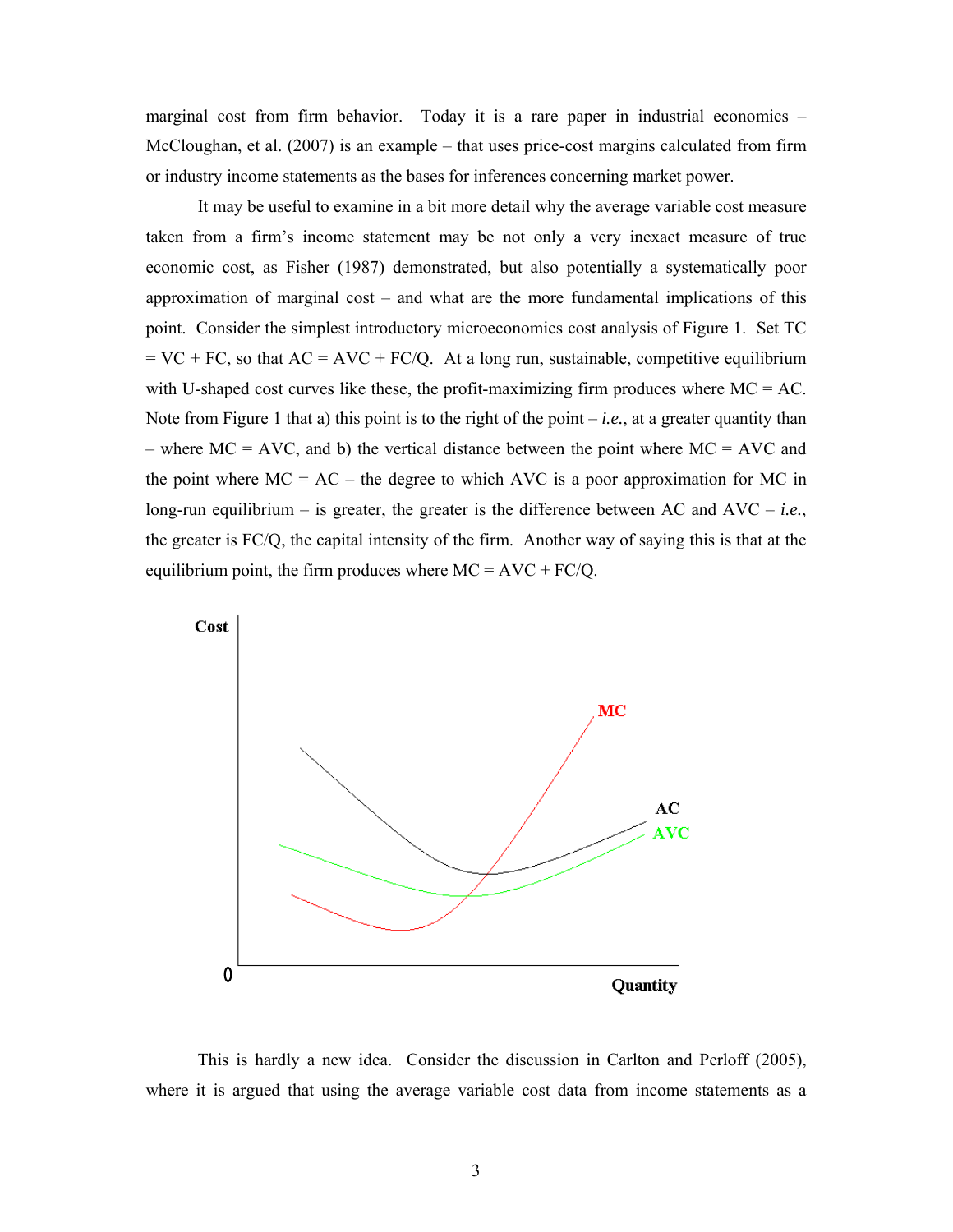measure of marginal cost "can lead to serious bias". Defining r as the competitive rate of return on capital,  $\delta$  as the depreciation rate,  $p_k$  as the price of capital, and v as "the cost of the labor and materials needed to produce one unit of output", they specify marginal cost as

(1)  $MC = v + (r + \delta)(p_K K/Q),$ 

i.e., the difference between theoretical marginal cost (MC) and measured average variable cost (v) is "the rental value of capital" per unit of output. Empirical researchers such as Nickell (1996) and Aghion, et al. (2005) have followed suit, calculating an approximation of the Lerner index by subtracting from total revenues not only measured variable costs but also a cost-of-capital term corresponding to the final term in the Carlton and Perloff definition.<sup>7</sup>

 However, the broader point is not only a measurement issue. There is a reason that the marginal cost curve is rising at the equilibrium point in Figure 1: at this point, some inputs or assets are becoming scarce, with the shadow prices on the associated constraints on output expansion gradually moving from zero into the positive range. For the firm to continue to compete at this steady state equilibrium, it must address these constraints. That is, at this point of steady state equilibrium its true marginal cost includes the cost of relaxing capacity constraints – the cost of capital. A new paper by Rajan and Reichelstein (2009) makes this point clearly in the context of managerial accounting:

A profit maximizing firm imputes the average historical cost … as the relevant cost (provided depreciation is calculated according to the [appropriate] rule) when it considers additional investments in capacity. Barring shocks to market demand, one would therefore expect a profit-maximizing firm to set a price that covers the capacity-related sunk costs. (p. 850)

The paper then makes very clear the assumption required that the firm is in a long run steady state equilibrium:

To be sure, as the firm takes only the incremental costs into consideration at date T, it might at that point in time prefer a lower price in exchange for a higher level of output and sales. However, the presence of the capacity constraint makes this infeasible. (*ibid*.)

The clear lesson from the Carlton and Perloff specification, the simple  $MC = AVC +$ FC/Q result, and the Rajan and Reichelstein result is that the competitive equilibrium markup of price over average variable cost in an industry with U-shaped cost curves is a function

 $\frac{1}{7}$  This strategy does not, of course, get around the measurement problems identified by Fisher (1987).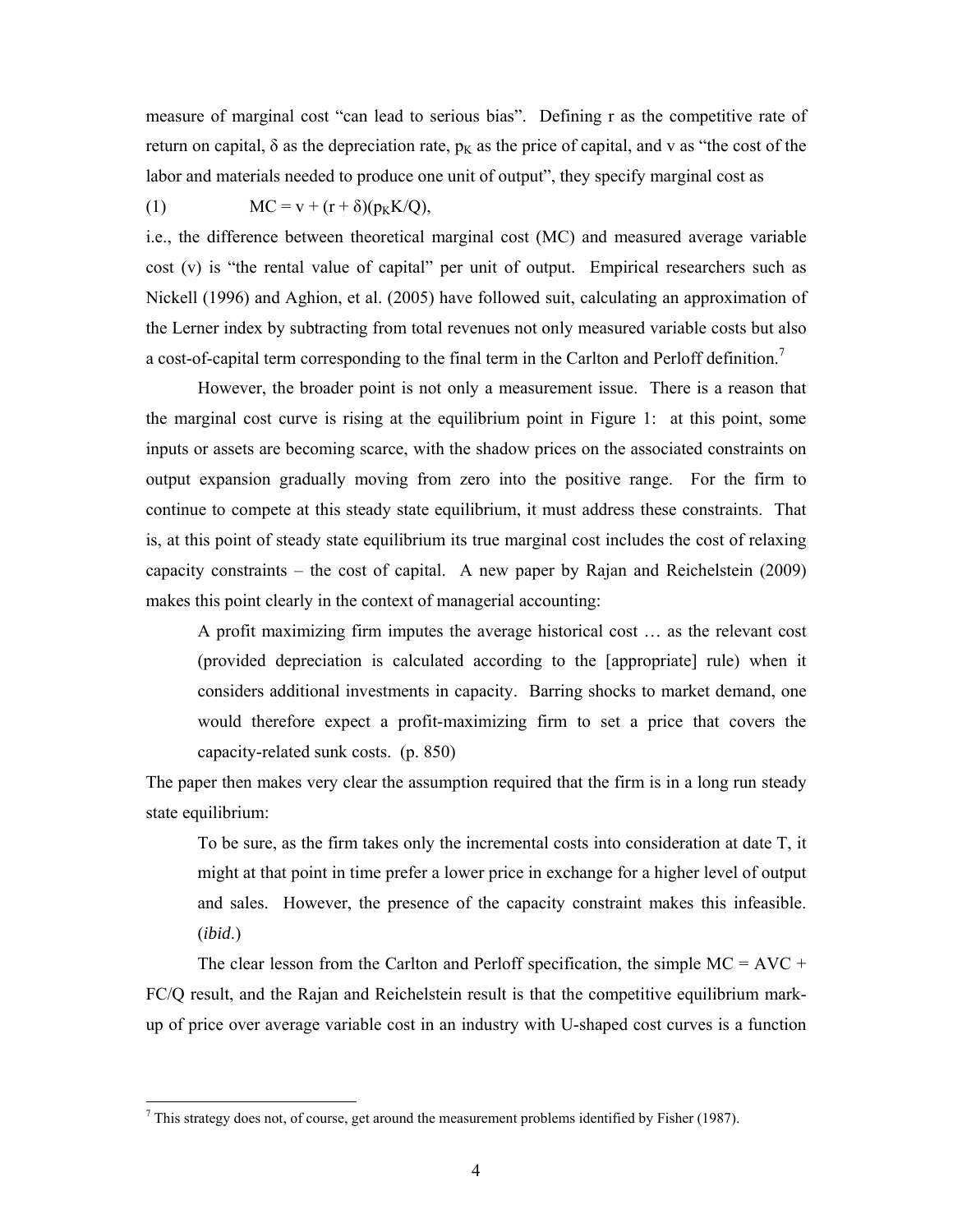of the capital intensity of the firm or market. $8$  That is, in a long run, sustainable equilibrium, *a rational manager seeking to set price equal to (long run, economic) marginal cost should set price equal to (measured) average variable cost plus a mark-up adequate to earn a return on the firm's (equilibrium, steady state) capital stock.* 

Two points follow immediately. First, the mark-up resulting from such pricing will not be competed away by investment from new market entrants, because the returns on such investment would be below the cost of capital.

 Second, in the short run, out of a sustainable equilibrium, the lesson does not apply. In particular, if demand shifts unexpectedly, if there is excess capacity, if there is unforecast technological change or entry, the rational manager may set prices without regard to earning a return on invested capital, since no such return is available in the market. This in turn is the reason that the aforementioned surveys of managers typically yield tempered responses suggesting that mark-up pricing is practiced except when market conditions make it impossible or unprofitable.

These statements will surprise no business person. Setting price equal to average variable cost, with no "margin" for fixed costs, is a strategy for firms exiting a market, not for long-term survival.<sup>9</sup> Of course a firm that can price discriminate may seek to serve additional customers who pay prices that cover variable costs and make some contribution, however small, to fixed costs, but this is a separate issue, not central to the overall price setting discussion.

 This finding has implications for antitrust enforcement as well. The authoritative treatise of Areeda, Kaplow, and Edlin (2004) argues that even considering measurement problems,

This is not to suggest that cost and profit measures are never useful. When power is particularly great, large price-cost divergences might clearly emerge despite substantial ambiguity in the data…. Clear evidence of a substantial divergence does not merely suggest market power; it is the very definition of power.

<sup>&</sup>lt;sup>8</sup> See also Areeda, et al. (2007), at ¶516: "No matter how accurately measured, of course, a substantial excess of price over marginal cost does not necessarily bring excess returns on investment. A firm generates excess profit only if price exceeds its average total cost, including its cost of capital. Thus, a firm that does best at an output where price is \$3 and marginal cost is \$1 will earn excessive, normal, or below-normal returns, depending on whether its average total cost at that output is, say, \$2, \$3, or \$4. The gap between average variable cost and average total cost is, of course, greater for more capital-intensive firms."

<sup>9</sup> Brennan (2003) makes the point cogently regarding regulatory restrictions on prices exceeding average variable costs in the electricity sector: "Under a  $[P = AVC]$  standard for competitive pricing, no generator would be built."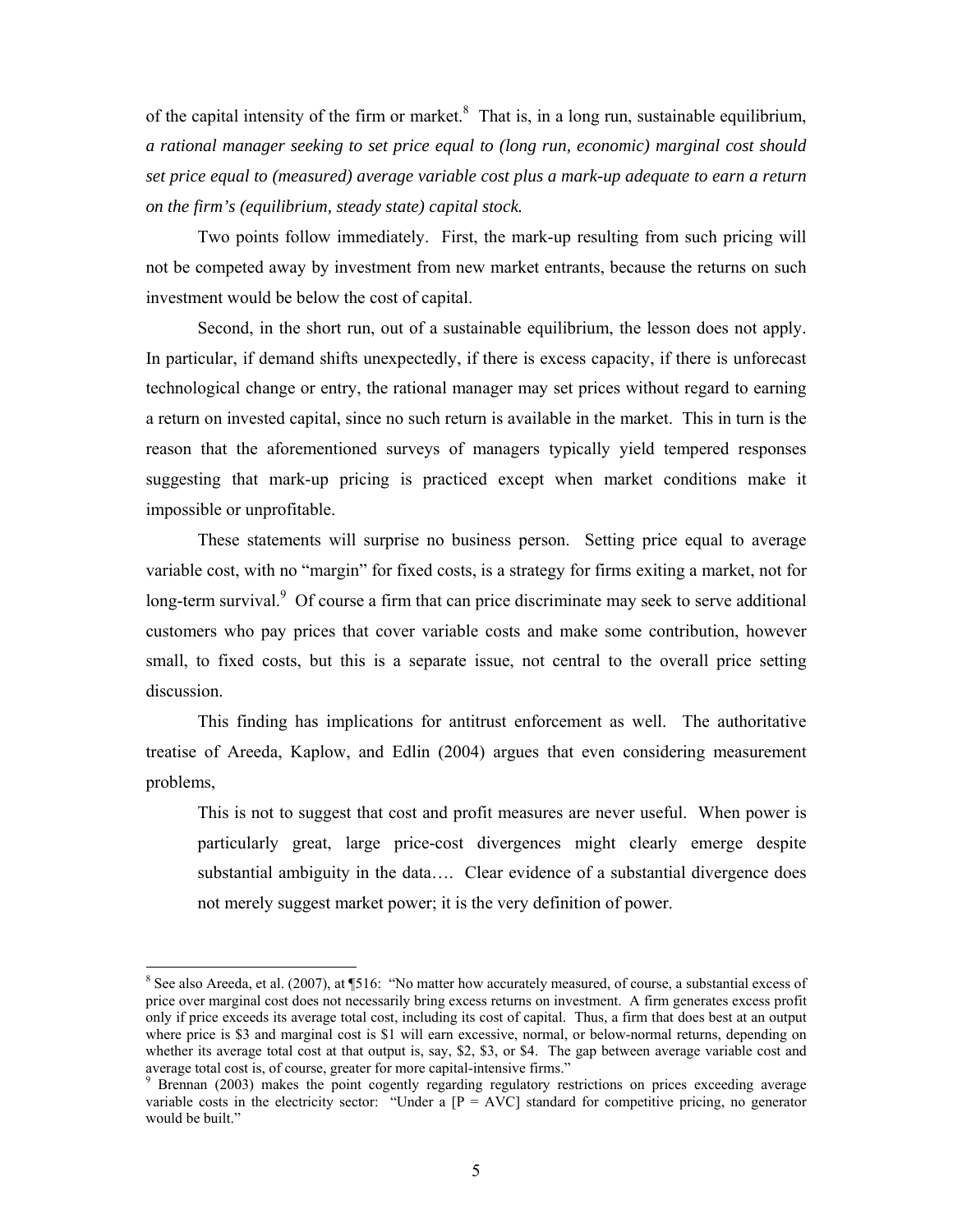Even the indispensable paper of Kaplow and Shapiro (2007), as it considers the statement in the famous *Alcoa* decision that while a ninety percent market share "is enough to constitute a monopoly; it is doubtful whether sixty or sixty-four percent would be enough; and certainly thirty-three percent is not,"<sup>10</sup> asks

Might the court have thought that monopoly power consists of the ability to sustain a margin of at least 20%, that a 90% share conferred the power to price 35% above cost, a 33% share only 10% above cost, and a 60-64% share somewhere near 20%? Or might it have thought that monopoly power required only the ability to sustain a 10% margin, but that the power implied by each of the stated shares was only half as high?

One lesson of this note is that there is no single price-cost margin that suggests normal or competitive behavior, just as there is no single price-cost margin beyond which market power may be inferred. In fact, without investigating further, it would seem remarkable in a business as capital-intensive as the manufacture of aluminum for prices *not* to be marked up 20 percent over variable costs.

 The broader point, though, is that if a profit-maximizing firm sets price equal to marginal cost in long run, sustainable, competitive equilibrium, that marginal cost must include some return on capital, and thus it cannot be equal to the average variable cost measured by accountants. When economists forget this, their labeling of entrepreneurs as "irrational" is not persuasive.

 $10$  148 F.2<sup>nd</sup> 416, 424 (2d Cir. 1945)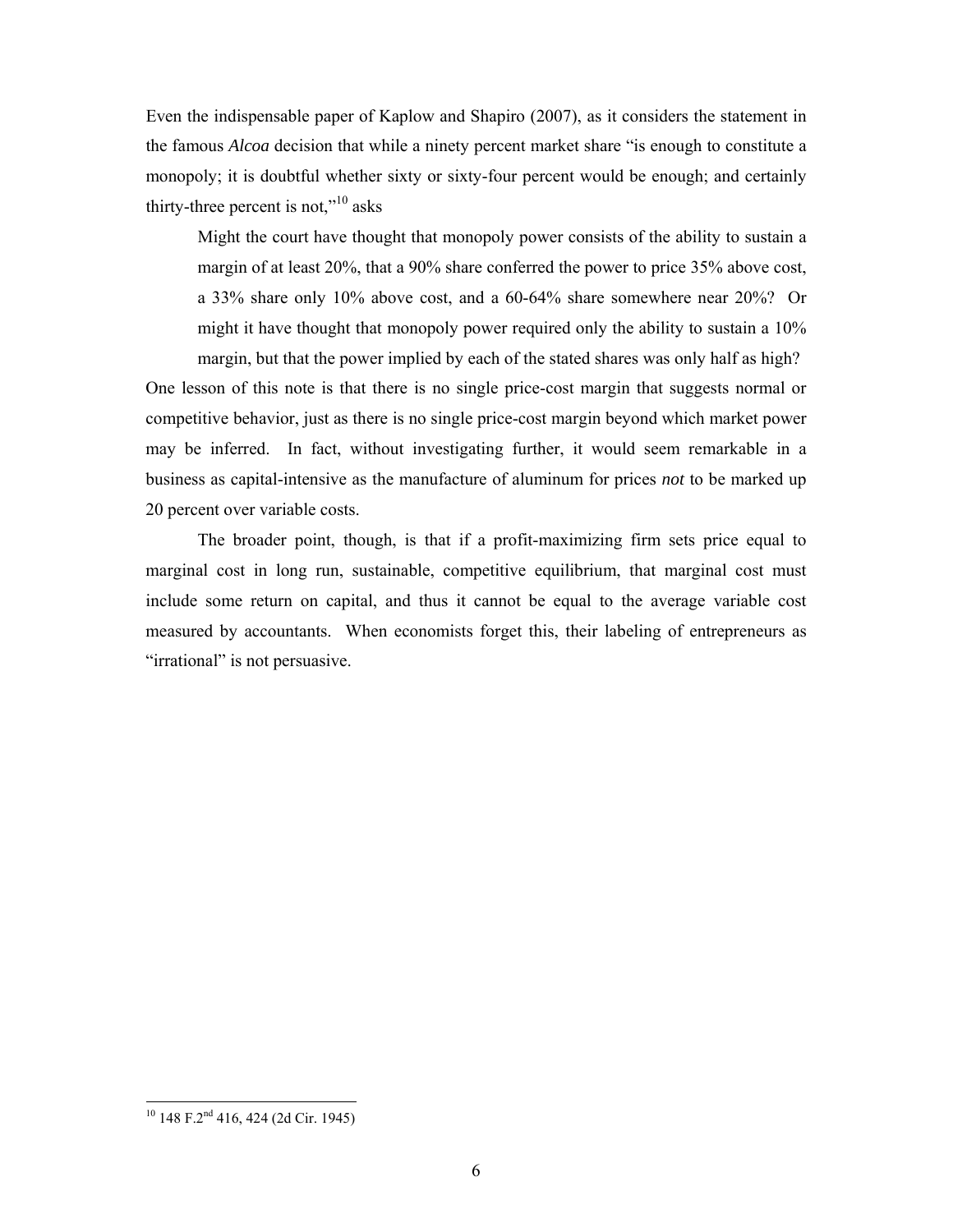#### **References**

Aghion, P., N. Bloom, R. Blundell, R. Griffith, and P. Howitt, "Competition and Innovation: An Inverted U Relationship," *Quarterly Journal of Economics* 120 (2005), 701-728.

Al-Najjar, Nabil, Sandeep Baliga, and David Besanko, "Market forces meet behavioral biases: cost misallocation and irrational pricing," *RAND Journal of Economics* 39 (2008), 214-237.

Areeda, Phillip, Herbert Hovenkamp, and John Solow, *Antitrust Law: An Analysis of Antitrust Principles and Their Application*, 3rd ed., New York: Wolters Kluwer, 2007.

\_\_\_\_\_, Louis Kaplow, and Aaron Edlin, *Antitrust Analysis: Problems, Text, and Cases*, 6th ed., New York: Aspen, 2004.

Boone, Jan, Jan C. van Ours, and Henry van der Wiel, "How (Not) to Measure Competition," Tilburg University, CentER Discussion Paper 2007-32, April 2007.

Brennan, Timothy J., "Mismeasuring Electricity Market Power," *Regulation*, Spring 2003, 60-65.

Bresnahan, Timothy F., "Empirical Studies of Industries with Market Power," in R. Schmalensee and R.D. Willig, eds., *Handbook of Industrial Organization*, v. II, Amsterdam: Elsevier Science, 1989.

Brozen, Yale, "Bain's Concentration and Rates of Return Revisited," *Journal of Law and Economics* 14 (1971), 351-369.

Carlton, Dennis, and Jeffrey Perloff, *Modern Industrial Organization*, 4<sup>th</sup> ed., Boston: Pearson/Addison-Wesley, 2005.

Czinkota, Michael, and Masaaki Kotabe, *Marketing Management*, 2nd ed., South-Western College Publishing, 2001.

FTC, *Understanding Mergers: Strategy and Planning, Implementation and Outcomes*, Roundtable Sponsored by the Bureau of Economics, Washington, DC: Federal Trade Commission, December 9-10, 2002.

Fisher, Franklin M., "On the Misuse of the Profit-Sales Ratio to Infer Monopoly Power," *RAND Journal of Economics* 18 (1987), 384-396.

\_\_\_\_\_, and J.J. McGowan, "On the Misuse of Accounting Rates of Return to Infer Monopoly Profits," *American Economic Review* 73 (1983), 82-97.

Govindarajan, V., and Robert Anthony, "How Firms Use Cost Data in Price Decisions," *Management Accounting* 65 (1986), 30-34.

Greenslade, Jennifer, and Miles Parker, "Price-setting behaviour in the United Kingdom," *Bank of England Quarterly Bulletin* 2008 Q4, 404-415.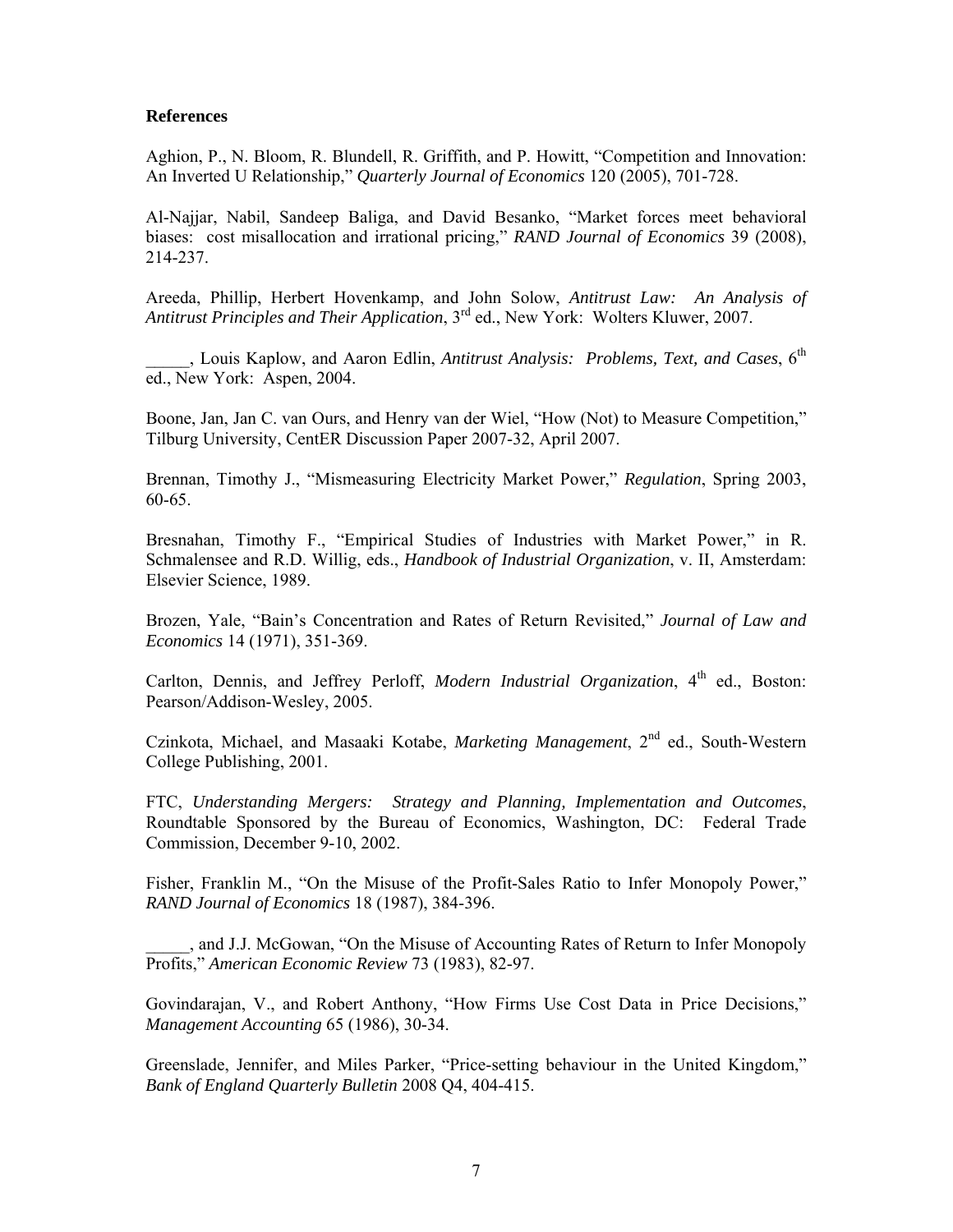Hall, R.L., and C.J. Hitch, "Price Theory and Business Behavior," *Oxford Economic Papers* 2 (1939), 12-45.

Kaplow, Louis, and Carl Shapiro, "Antitrust", in A. Mitchell Polinsky and Steven Shavell, *Handbook of Law and Economics*, vol. 2, Amsterdam: Elsevier B.V., 2007.

Lilien, Gary, Philip Kotler, and K. Sridhar Moorthy, *Marketing Models*, Englewood Cliffs, NJ, Prentice Hall, 1992.

McCloughan, Patrick, Sean Lyons, and William Batt, "The Effectiveness of Competition Policy and the Price-Cost Margin: Evidence from Panel Data," ESRI working paper 209, the Economic and Social Research Institute, Dublin, September 2007.

Nickell, S., "Competition and Corporate Performance," *Journal of Political Economy* 104 (1996), 724-746.

Rajan, Madhav V., and Stefan Reichelstein, "Depreciation Rules and the Relation between Marginal and Historical Cost," *Journal of Accounting Research* 47 (2009), 823-865.

Shim, Eunsup, and Ephraim Sudit, "How Manufacturers Price Products," *Management Accounting* 76 (1995), 37-39.

Thompson, Arthur, and A.J. Strickland, *Strategic Management: Concepts and Cases*, 11<sup>th</sup> ed., Boston: Irwin McGraw-Hill, 1999.

Weiss, Leonard W., "The Concentration-Profits Relationship and Antitrust," in Harvey J. Goldschmid, H. Michael Mann, and J. Fred Weston, eds., *Industrial Concentration: The New Learning*, Boston: Little, Brown, 1974.